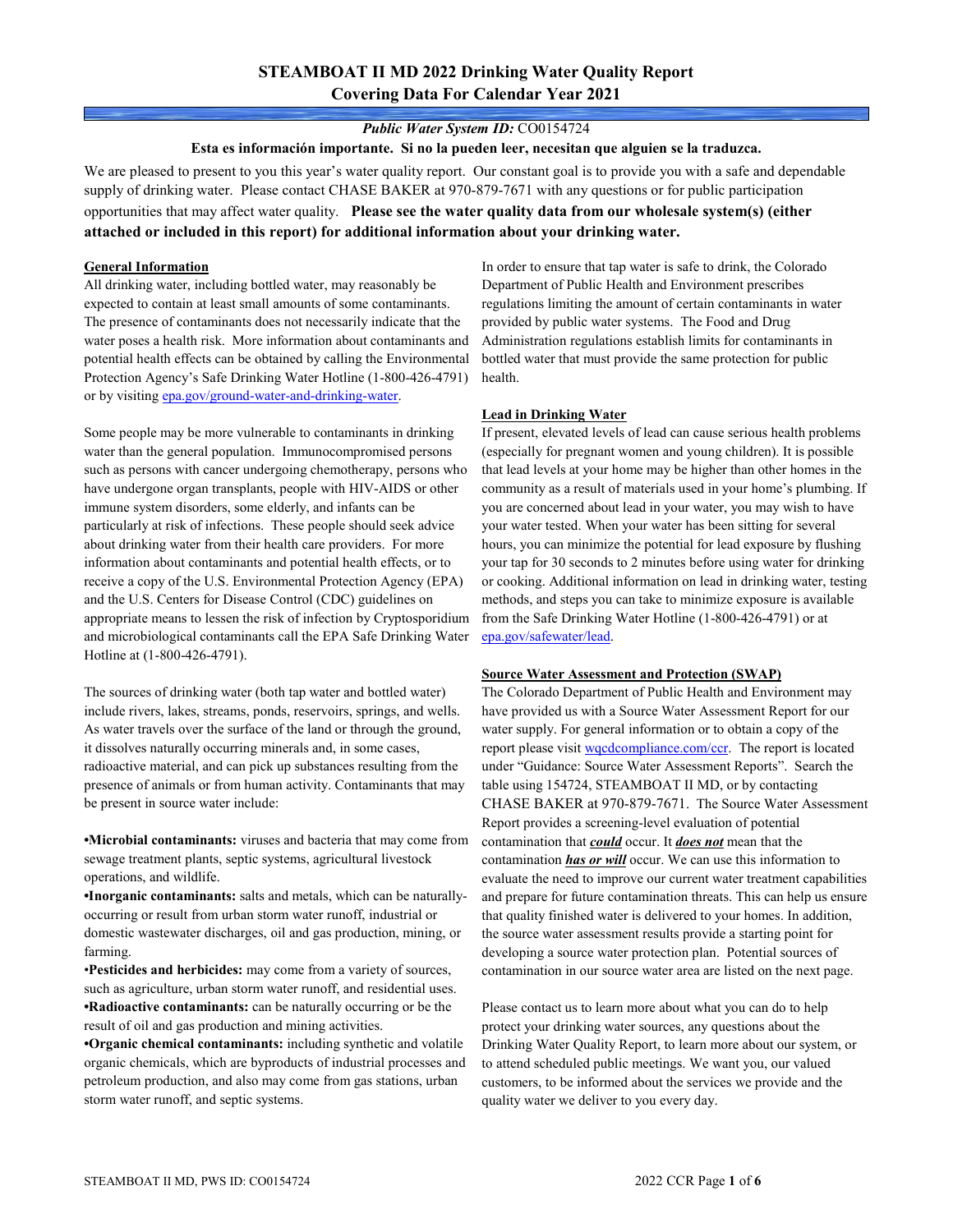## **Our Water Sources**

| <b>Potential Source(s) of Contamination</b>                    |
|----------------------------------------------------------------|
| Permitted Wastewater Discharge Sites, Aboveground,             |
| Underground and Leaking Storage Tank Sites,                    |
| Existing/Abandoned Mine Sites, Other Facilities,               |
| Commercial/Industrial/Transportation, High Intensity           |
| Residential, Low Intensity Residential, Urban Recreational     |
| Grasses, Row Crops, Pasture / Hay, Deciduous Forest, Evergreen |
| Forest, Mixed Forest, Septic Systems, Oil / Gas Wells, Road    |
| Miles                                                          |
|                                                                |

## **Terms and Abbreviations**

- **Maximum Contaminant Level (MCL)** − The highest level of a contaminant allowed in drinking water.
- **Treatment Technique (TT)** − A required process intended to reduce the level of a contaminant in drinking water.
- **Health-Based** − A violation of either a MCL or TT.
- **Non-Health-Based** − A violation that is not a MCL or TT.
- **Action Level (AL)** − The concentration of a contaminant which, if exceeded, triggers treatment and other regulatory requirements.
- **Maximum Residual Disinfectant Level (MRDL)** − The highest level of a disinfectant allowed in drinking water. There is convincing evidence that addition of a disinfectant is necessary for control of microbial contaminants.
- **Maximum Contaminant Level Goal (MCLG)** − The level of a contaminant in drinking water below which there is no known or expected risk to health. MCLGs allow for a margin of safety.
- **Maximum Residual Disinfectant Level Goal (MRDLG)** − The level of a drinking water disinfectant, below which there is no known or expected risk to health. MRDLGs do not reflect the benefits of the use of disinfectants to control microbial contaminants.
- **Violation (No Abbreviation)** − Failure to meet a Colorado Primary Drinking Water Regulation.
- **Formal Enforcement Action (No Abbreviation)** − Escalated action taken by the State (due to the risk to public health, or number or severity of violations) to bring a non-compliant water system back into compliance.
- **Variance and Exemptions (V/E)** − Department permission not to meet a MCL or treatment technique under certain conditions.
- **Gross Alpha (No Abbreviation)** − Gross alpha particle activity compliance value. It includes radium-226, but excludes radon 222, and uranium.
- **Picocuries per liter (pCi/L)** − Measure of the radioactivity in water.
- **Nephelometric Turbidity Unit (NTU)** − Measure of the clarity or cloudiness of water. Turbidity in excess of 5 NTU is just noticeable to the typical person.
- **Compliance Value (No Abbreviation)** Single or calculated value used to determine if regulatory contaminant level (e.g. MCL) is met. Examples of calculated values are the 90<sup>th</sup> Percentile, Running Annual Average (RAA) and Locational Running Annual Average (LRAA).
- **Average (x-bar)** − Typical value.
- **Range (R)** Lowest value to the highest value.
- **Sample Size (n)** − Number or count of values (i.e. number of water samples collected).
- **Parts per million = Milligrams per liter (ppm = mg/L)** − One part per million corresponds to one minute in two years or a single penny in \$10,000.
- **Parts per billion = Micrograms per liter (ppb = ug/L)** − One part per billion corresponds to one minute in 2,000 years, or a single penny in \$10,000,000.
- **Not Applicable**  $(N/A)$  Does not apply or not available.
- **Level 1 Assessment** A study of the water system to identify potential problems and determine (if possible) why total coliform bacteria have been found in our water system.
- **Level 2 Assessment** A very detailed study of the water system to identify potential problems and determine (if possible) why an E. coli MCL violation has occurred and/or why total coliform bacteria have been found in our water system on multiple occasions.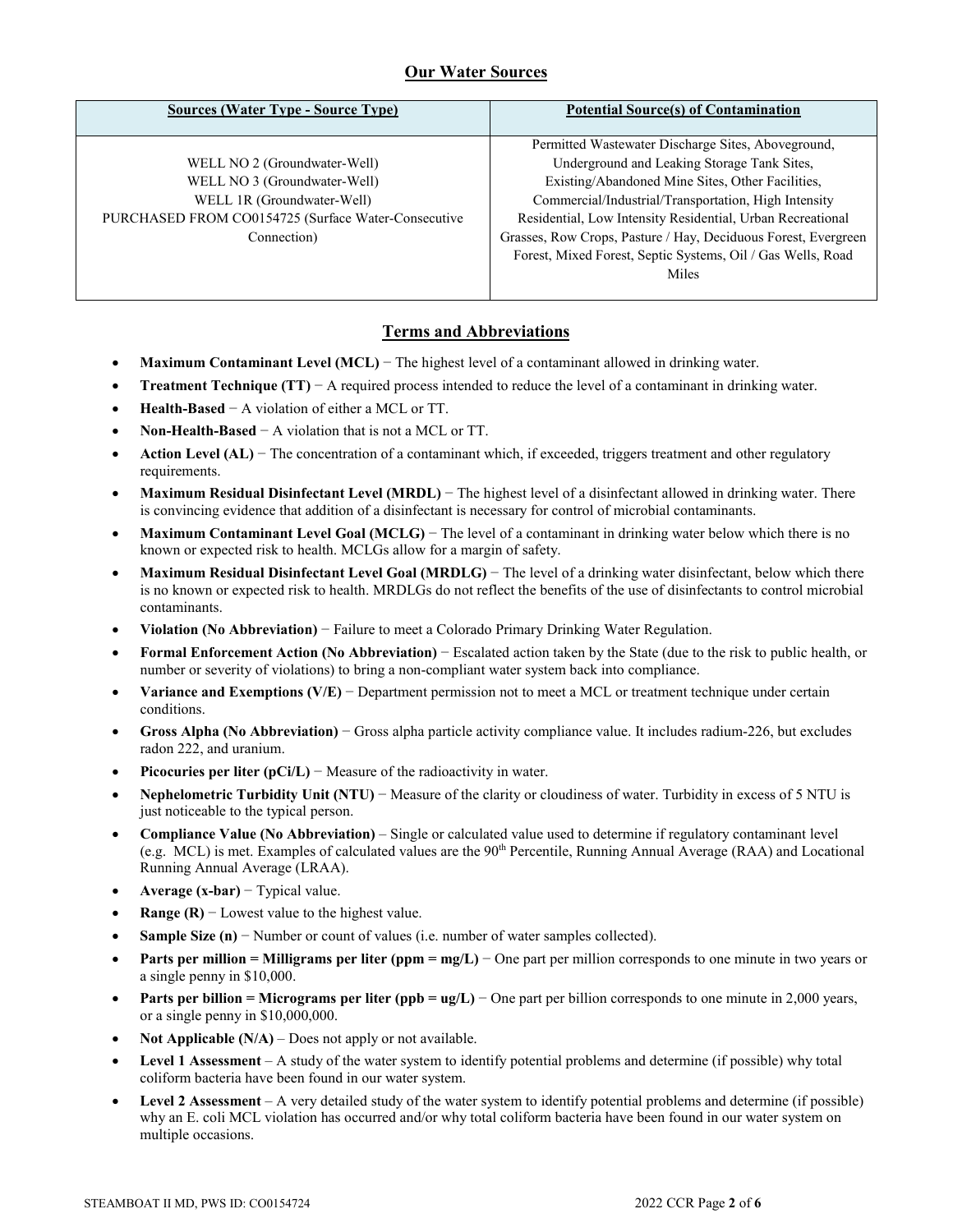## **Detected Contaminants**

STEAMBOAT II MD routinely monitors for contaminants in your drinking water according to Federal and State laws. The following table(s) show all detections found in the period of January 1 to December 31, 2021 unless otherwise noted. The State of Colorado requires us to monitor for certain contaminants less than once per year because the concentrations of these contaminants are not expected to vary significantly from year to year, or the system is not considered vulnerable to this type of contamination. Therefore, some of our data, though representative, may be more than one year old. Violations and Formal Enforcement Actions, if any, are reported in the next section of this report.

**Note:** Only detected contaminants sampled within the last 5 years appear in this report. If no tables appear in this section then no contaminants were detected in the last round of monitoring.

| <b>Disinfectants Sampled in the Distribution System</b><br><b>TT Requirement:</b> At least 95% of samples per period (month or quarter) must be at least 0.2 ppm OR<br>If sample size is less than 40 no more than 1 sample is below $0.2$ ppm<br><b>Typical Sources:</b> Water additive used to control microbes |                    |                                                                     |                                                |                              |                 |             |  |  |
|-------------------------------------------------------------------------------------------------------------------------------------------------------------------------------------------------------------------------------------------------------------------------------------------------------------------|--------------------|---------------------------------------------------------------------|------------------------------------------------|------------------------------|-----------------|-------------|--|--|
| <b>Disinfectant</b><br><b>Name</b>                                                                                                                                                                                                                                                                                | <b>Time Period</b> | <b>Results</b>                                                      | <b>Number of Samples</b><br><b>Below Level</b> | <b>Sample</b><br><b>Size</b> | TТ<br>Violation | <b>MRDL</b> |  |  |
| Chlorine                                                                                                                                                                                                                                                                                                          | December, 2021     | Lowest period percentage of samples<br>meeting TT requirement: 100% |                                                |                              | No              | $4.0$ ppm   |  |  |

| Lead and Copper Sampled in the Distribution System |                                |                                |                              |                           |                                      |                                              |                                                     |                                                                               |  |
|----------------------------------------------------|--------------------------------|--------------------------------|------------------------------|---------------------------|--------------------------------------|----------------------------------------------|-----------------------------------------------------|-------------------------------------------------------------------------------|--|
| Contaminant<br><b>Name</b>                         | Time<br>Period                 | 90 <sup>th</sup><br>Percentile | <b>Sample</b><br><b>Size</b> | Unit of<br><b>Measure</b> | 90 <sup>th</sup><br>Percentile<br>AL | <b>Sample</b><br><b>Sites</b><br>Above<br>AL | 90 <sup>th</sup><br>Percentile<br>AI.<br>Exceedance | <b>Typical Sources</b>                                                        |  |
| Copper                                             | 09/15/2021<br>to<br>09/23/2021 | 0.61                           | 10                           | ppm                       | 1.3                                  | $\theta$                                     | N <sub>o</sub>                                      | Corrosion of<br>household plumbing<br>systems; Erosion of<br>natural deposits |  |
| Lead                                               | 09/15/2021<br>to<br>09/23/2021 | 8.1                            | 10                           | ppb                       | 15                                   | $\theta$                                     | N <sub>o</sub>                                      | Corrosion of<br>household plumbing<br>systems; Erosion of<br>natural deposits |  |

| Disinfection Byproducts Sampled in the Distribution System |      |         |                       |                       |                           |            |             |                                |                                             |
|------------------------------------------------------------|------|---------|-----------------------|-----------------------|---------------------------|------------|-------------|--------------------------------|---------------------------------------------|
| Name                                                       | Year | Average | Range<br>$Low - High$ | Sample<br><b>Size</b> | <b>Unit of</b><br>Measure | <b>MCL</b> | <b>MCLG</b> | <b>MCL</b><br><b>Violation</b> | <b>Typical Sources</b>                      |
| Total<br>Haloacetic<br>Acids<br>(HAA5)                     | 2021 | 52.94   | 35.3 to 77.5          | 8                     | ppb                       | 60         | N/A         | Yes                            | Byproduct of drinking<br>water disinfection |
| Total<br>Trihalome<br>thanes<br>(TTHM)                     | 2021 | 53.76   | 34.7 to 80.8          | 8                     | ppb                       | 80         | N/A         | N <sub>o</sub>                 | Byproduct of drinking<br>water disinfection |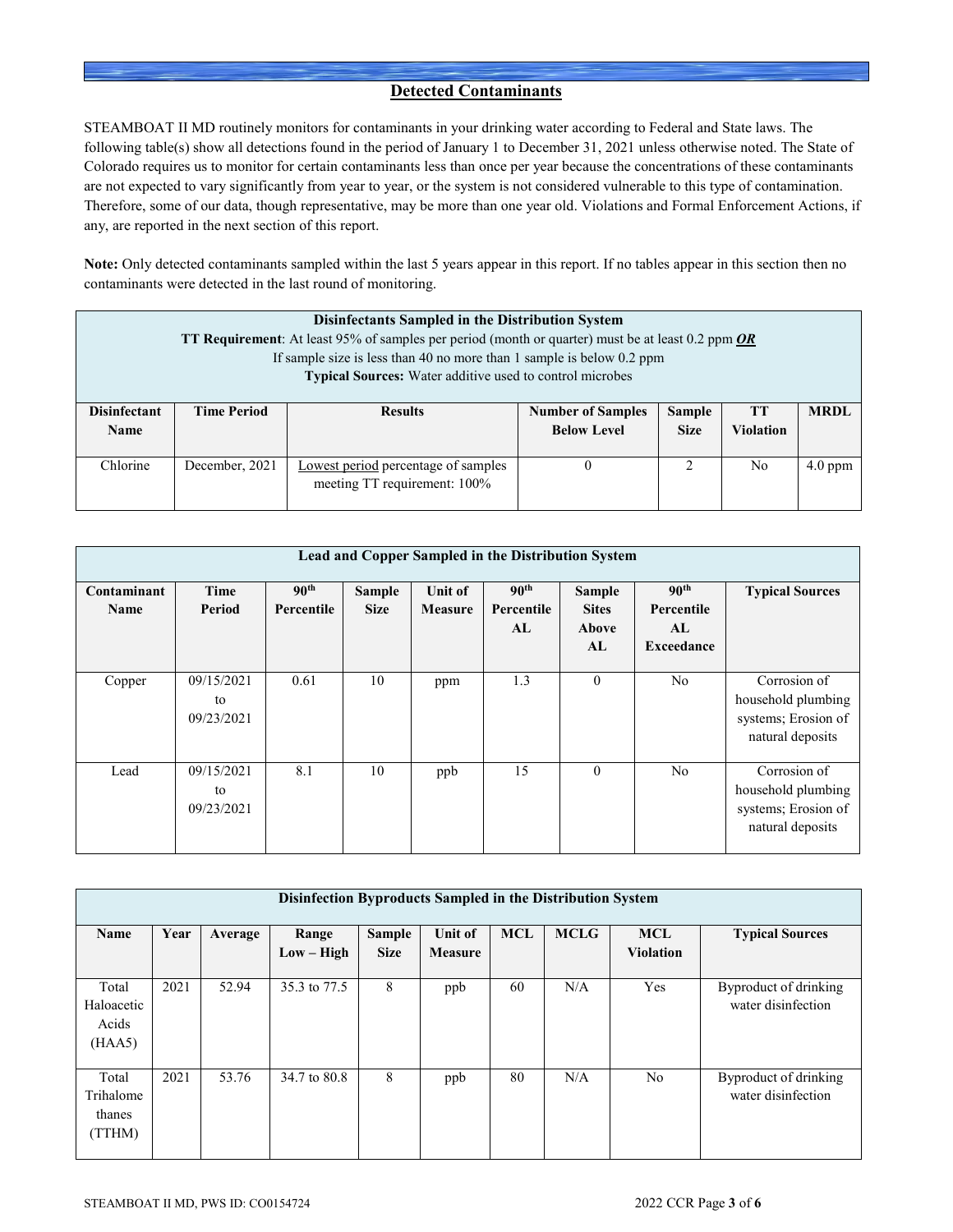| Radionuclides Sampled at the Entry Point to the Distribution System |      |         |                  |             |                |            |             |                  |                                |
|---------------------------------------------------------------------|------|---------|------------------|-------------|----------------|------------|-------------|------------------|--------------------------------|
| Contaminant                                                         | Year | Average | Range            | Sample      | <b>Unit of</b> | <b>MCL</b> | <b>MCLG</b> | <b>MCL</b>       | <b>Typical Sources</b>         |
| <b>Name</b>                                                         |      |         | Low – High       | <b>Size</b> | <b>Measure</b> |            |             | <b>Violation</b> |                                |
| Gross Alpha                                                         | 2019 | 9.99    | 9.99 to 9.99     |             | pCi/L          | 15         | $\theta$    | N <sub>o</sub>   | Erosion of<br>natural deposits |
| Combined<br>Uranium                                                 | 2019 | 0.01    | $0.01$ to $0.01$ |             | ppb            | 30         | $\theta$    | N <sub>0</sub>   | Erosion of<br>natural deposits |

| Inorganic Contaminants Sampled at the Entry Point to the Distribution System |      |         |                       |                              |                    |                          |                 |                                |                                                                                                                                                             |
|------------------------------------------------------------------------------|------|---------|-----------------------|------------------------------|--------------------|--------------------------|-----------------|--------------------------------|-------------------------------------------------------------------------------------------------------------------------------------------------------------|
| Contaminant<br>Name                                                          | Year | Average | Range<br>$Low - High$ | <b>Sample</b><br><b>Size</b> | Unit of<br>Measure | <b>MCL</b>               | MCLG            | <b>MCL</b><br><b>Violation</b> | <b>Typical Sources</b>                                                                                                                                      |
| Barium                                                                       | 2019 | 0.13    | $0.13$ to $0.13$      | $\mathbf{1}$                 | ppm                | $\overline{2}$           | $\overline{2}$  | $\overline{No}$                | Discharge of<br>drilling wastes;<br>discharge from<br>metal refineries;<br>erosion of natural<br>deposits                                                   |
| Cadmium                                                                      | 2019 | 0.29    | $0.29$ to $0.29$      | $\mathbf{1}$                 | ppb                | 5                        | $\mathfrak s$   | No                             | Corrosion of<br>galvanized pipes;<br>erosion of natural<br>deposits; discharge<br>from metal<br>refineries; runoff<br>from waste<br>batteries and<br>paints |
| Fluoride                                                                     | 2019 | 0.15    | $0.15$ to $0.15$      | $\mathbf{1}$                 | ppm                | $\overline{\mathcal{L}}$ | $\overline{4}$  | $\overline{No}$                | Erosion of natural<br>deposits; water<br>additive which<br>promotes strong<br>teeth; discharge<br>from fertilizer and<br>aluminum<br>factories              |
| Nitrate                                                                      | 2021 | 0.11    | $0.11$ to $0.11$      | $\mathbf{1}$                 | ppm                | $\overline{10}$          | $\overline{10}$ | $\overline{No}$                | Runoff from<br>fertilizer use;<br>leaching from<br>septic tanks,<br>sewage; erosion of<br>natural deposits                                                  |
| Selenium                                                                     | 2019 | 3.3     | 3.3 to 3.3            | 1                            | ppb                | 50                       | 50              | No                             | Discharge from<br>petroleum and<br>metal refineries;<br>erosion of natural<br>deposits; discharge<br>from mines                                             |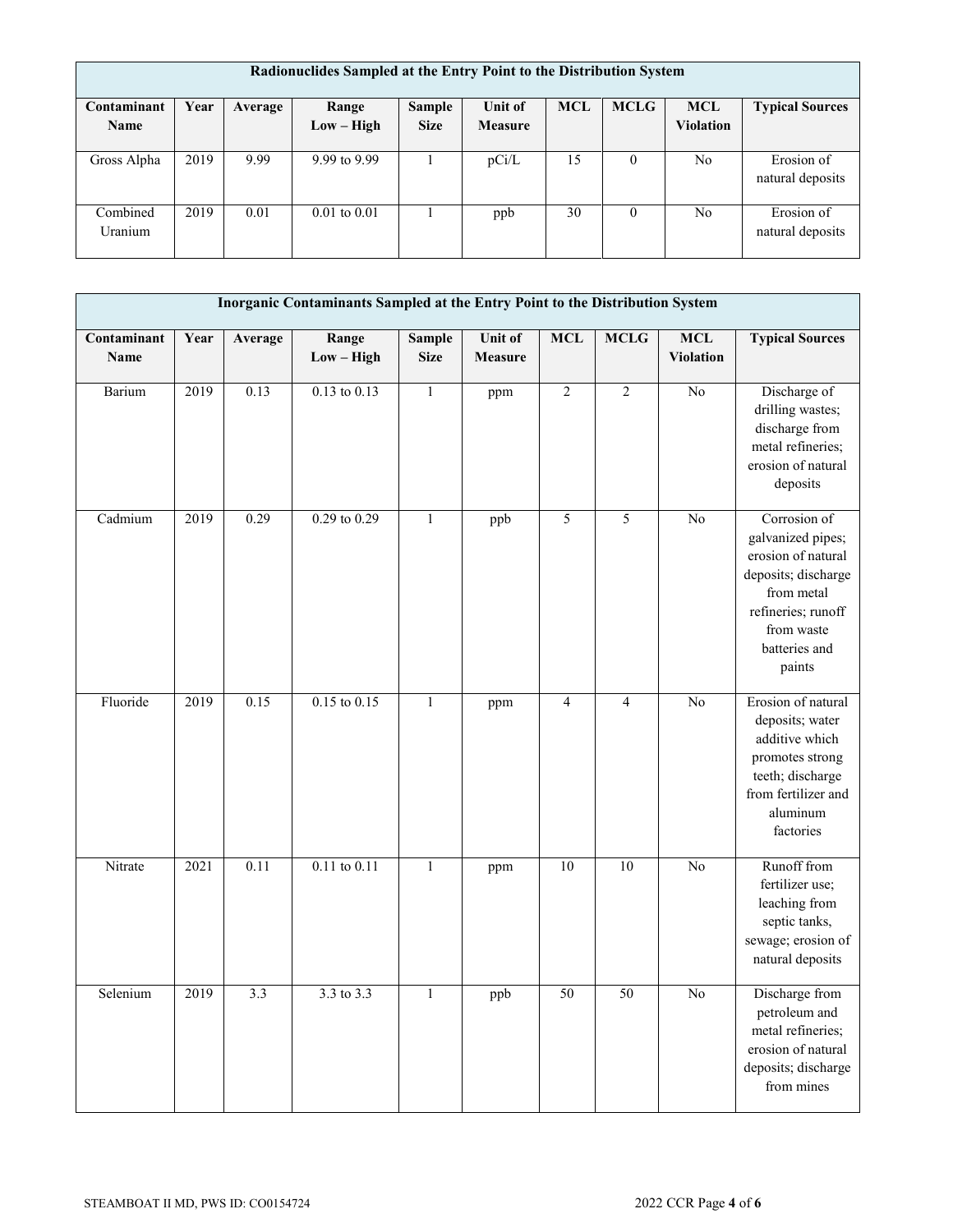| <b>Secondary Contaminants**</b><br>** Secondary standards are non-enforceable guidelines for contaminants that may cause cosmetic effects (such as skin, or tooth<br>discoloration) or aesthetic effects (such as taste, odor, or color) in drinking water. |      |         |                       |                              |                           |                           |  |
|-------------------------------------------------------------------------------------------------------------------------------------------------------------------------------------------------------------------------------------------------------------|------|---------|-----------------------|------------------------------|---------------------------|---------------------------|--|
| Contaminant<br><b>Name</b>                                                                                                                                                                                                                                  | Year | Average | Range<br>$Low - High$ | <b>Sample</b><br><b>Size</b> | Unit of<br><b>Measure</b> | <b>Secondary Standard</b> |  |
| Sodium                                                                                                                                                                                                                                                      | 2019 | 24.8    | 24.8 to 24.8          |                              | ppm                       | N/A                       |  |
| <b>Total Dissolved</b><br>Solids                                                                                                                                                                                                                            | 2019 | 572     | 572 to 572            |                              | ppm                       | 500                       |  |

## **Violations, Significant Deficiencies, and Formal Enforcement Actions**

### **Health-Based Violations**

**Maximum contaminant level (MCL) violations:** Test results for this contaminant show that the level was too high for the time period shown. Please read the information shown below about potential health effects for vulnerable populations. This is likely the same violation that we told you about in a past notice. We are evaluating, or we already completed an evaluation, to find the best way to reduce or remove the contaminant. If the solution will take an extended period of time, we will keep you updated with quarterly notices.

**Treatment technique (TT) violations:** We failed to complete an action that could affect water quality. Please read the information shown below about potential health effects for vulnerable populations. This is likely the same violation that we told you about in a past notice. We were required to meet a minimum operation/treatment standard, we were required to make upgrades to our system, or we were required to evaluate our system for potential sanitary defects, and we failed to do so in the time period shown below. If the solution will take an extended period of time, we will keep you updated with quarterly notices.

| Name                                                                             | <b>Description</b>                                                | <b>Time Period</b>        | <b>Health Effects</b>                                                                                                                                        | Compliance<br>Value | <b>TT</b> Level or<br><b>MCL</b> |  |  |
|----------------------------------------------------------------------------------|-------------------------------------------------------------------|---------------------------|--------------------------------------------------------------------------------------------------------------------------------------------------------------|---------------------|----------------------------------|--|--|
| <b>TOTAL</b><br><b>HALOACETIC</b><br><b>ACIDS</b><br>(HAA5)                      | <b>EXCEEDED THE</b><br><b>MAXIMUM</b><br><b>CONTAMINANT LEVEL</b> | $04/01/2021 - 06/30/2021$ | Some people who drink<br>water containing<br>haloacetic acids in<br>excess of the MCL over<br>many years may have<br>an increased risk of<br>getting cancer. | $62 \text{ UG/L}$   | $60 \text{ UG/L}$                |  |  |
| <b>Additional Violation Information</b>                                          |                                                                   |                           |                                                                                                                                                              |                     |                                  |  |  |
| A letter was mailed to residents on $7/1/2021$ to notify them of this violation. |                                                                   |                           |                                                                                                                                                              |                     |                                  |  |  |